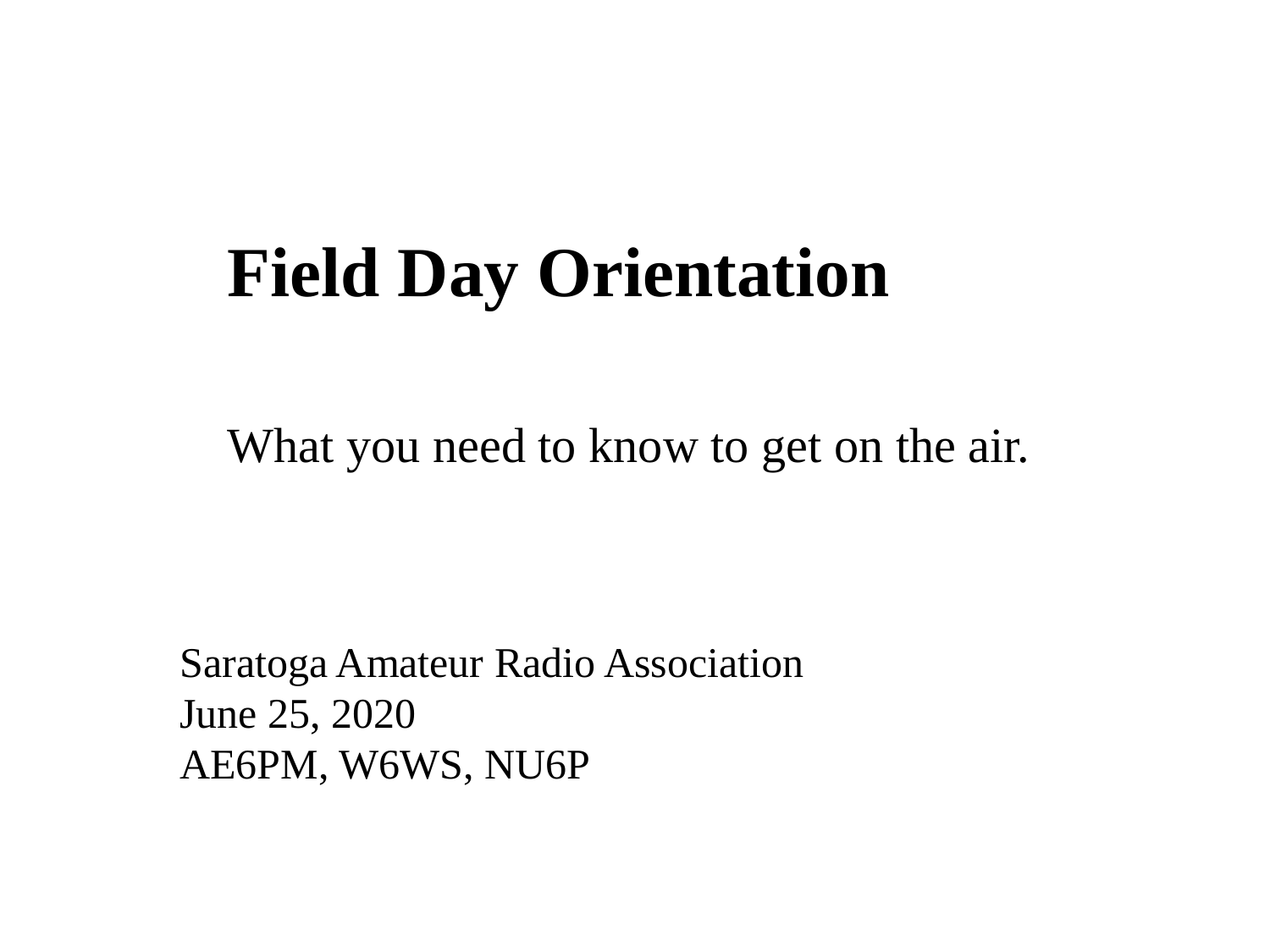Field Day is an annual amateur radio communications event designed to exercise our emergency communication capability.

The objective is to contact as many stations as possible over a 24-hour period.

It can be an individual or group activity.

You can operate from your home or elsewhere.

Each contact with another station requires exchanging call

signs and three other pieces of information:

(1) the number of simultaneous transmitters,

(2) the Class.

(3) the ARRL Section where you are operating.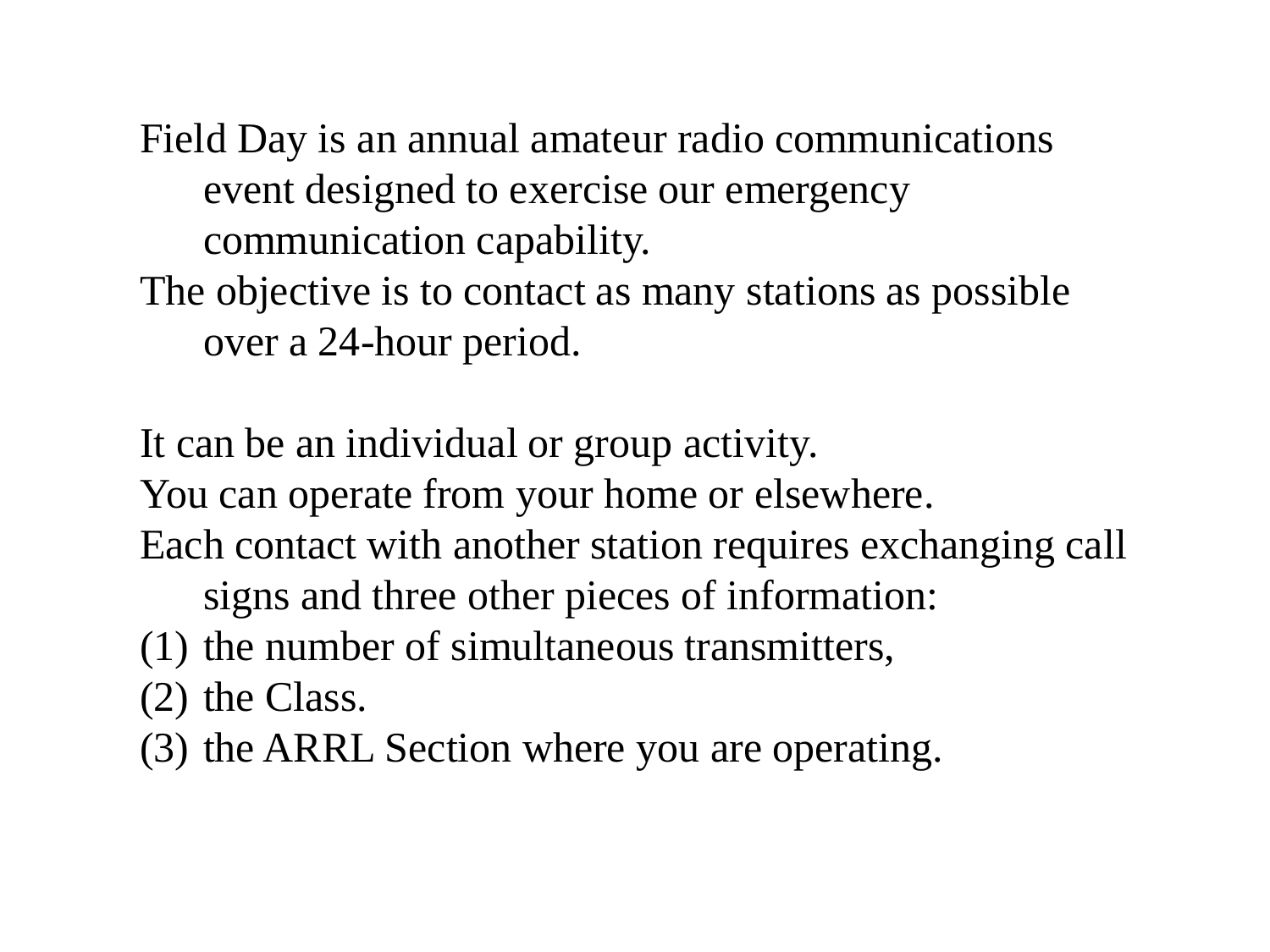Field day this year is Sat-Sun June 27-28 from 1800 UTC Saturday (1100 PDT) to 2059 UTC Sunday (1400 PDT).

You are free to operate any frequency and any mode within the constraints of your class of license.

It's good to keep a log of who you talked to, so as not to repeat yourself.

Contact any station once per band per mode.

You do not need to report the results to the ARRL or anyone else, but many choose to do so.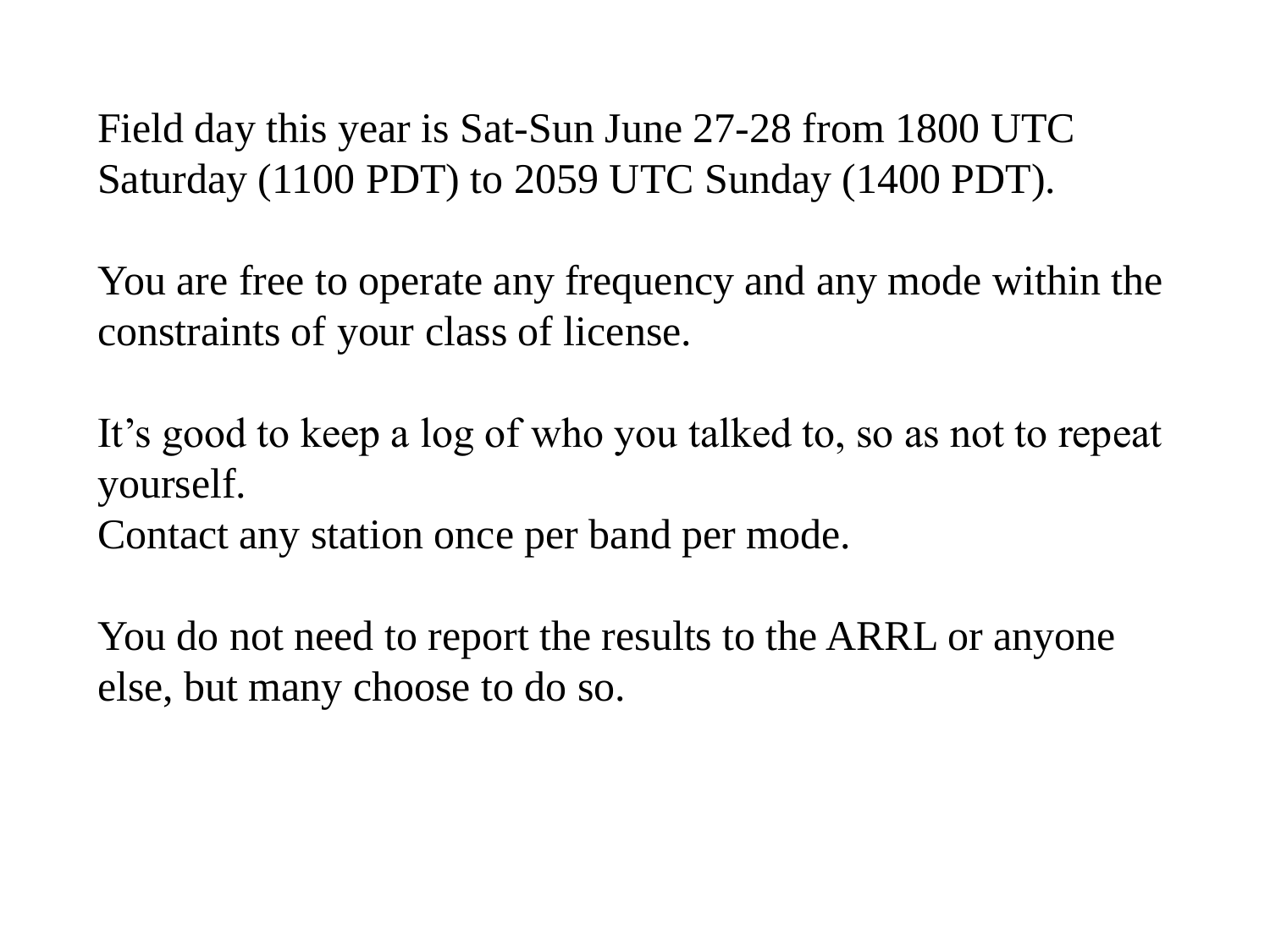If operating HF, tune around and listen for a few minutes and you will know what to do. If you don't hear anything, you're on the wrong band/mode or your antenna fell down. If on voice no one answers you, you are probably on the wrong SSB sideband. The convention is LSB on 160 thru 40 meters.

VHF/UHF is a little less intuitive. Mainly to the lack of intense activity and channelization. Start by monitoring one of the National Calling Frequencies. No repeaters allowed, it's all simplex. Share the frequency.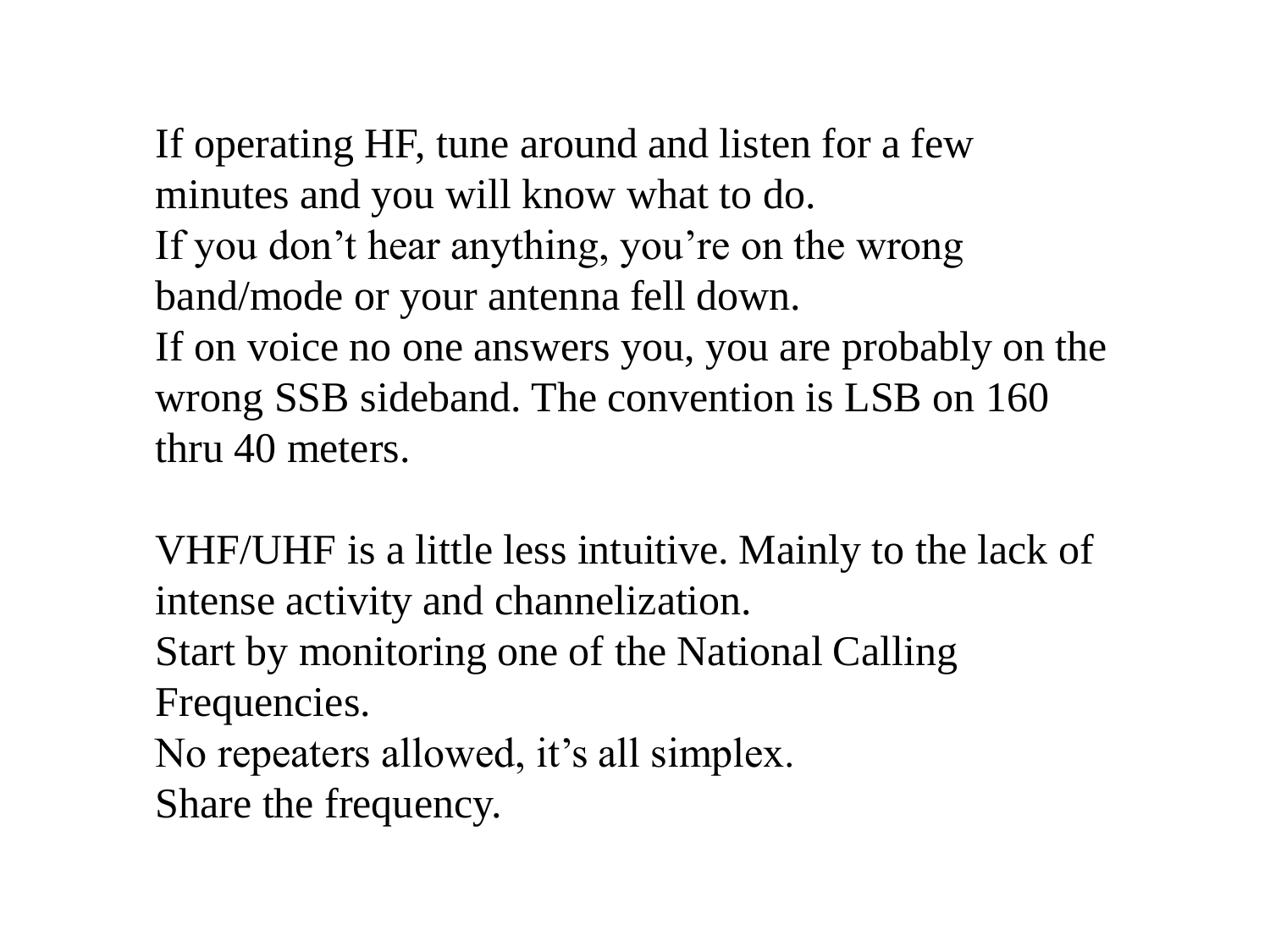VHF/UHF Operating

If you are on a VHF or UHF frequency using your HT, your contact might go like this:

[me] CQ Field Day, this is AE6PM.

[you] AE6PM this is KE6QDI. [me] KE6QDI, please copy 1ESCV, one echo santa clara valley.

[you] Roger, one echo sierra charlie victor. Please copy 1DSF, one delta san francisco.

[me] Roger, one delta sierra foxtrot. QSL. [me] This is AE6PM.

Rigid ITU phonetics are not required, but desired. No prowords, just efficient communication.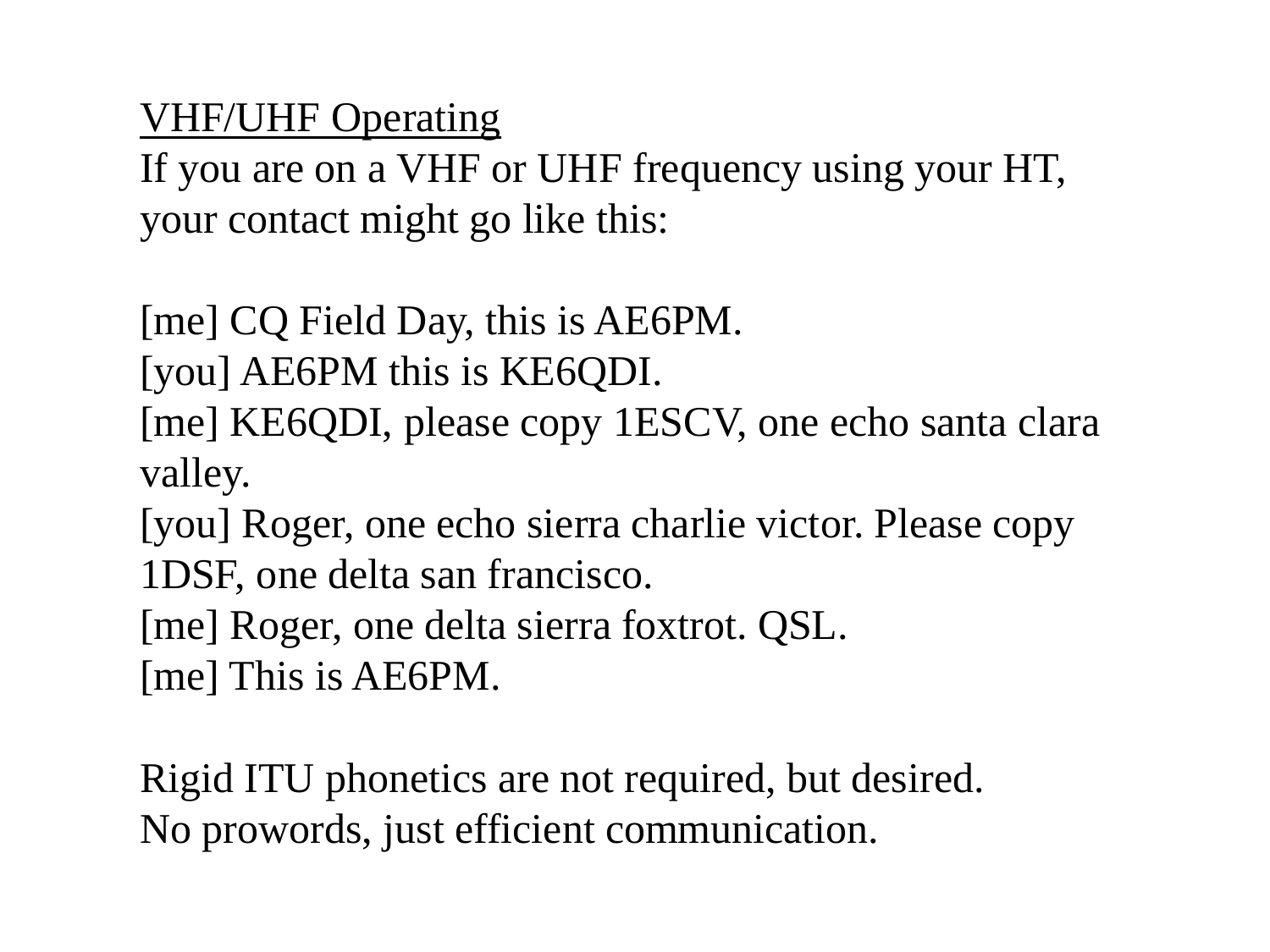You might be asked for your Maidenhead Grid Square. Look yourself up on QRZ.com to find yours, or see References slide for a link.

#### HF Operating

A contact on HF (or VHF/UHF SSB) proceeds in much the same way.

The CQ might become CQ, CQ, CQ Field Day in hopes someone will tune across your frequency.

Contacts tend to be terse and quick – listen for a while. Contact any station once per band per mode (voice, CW and digital).

If someone says you are a "Dupe" – don't be offended. It simply means you've already worked him on that band/mode.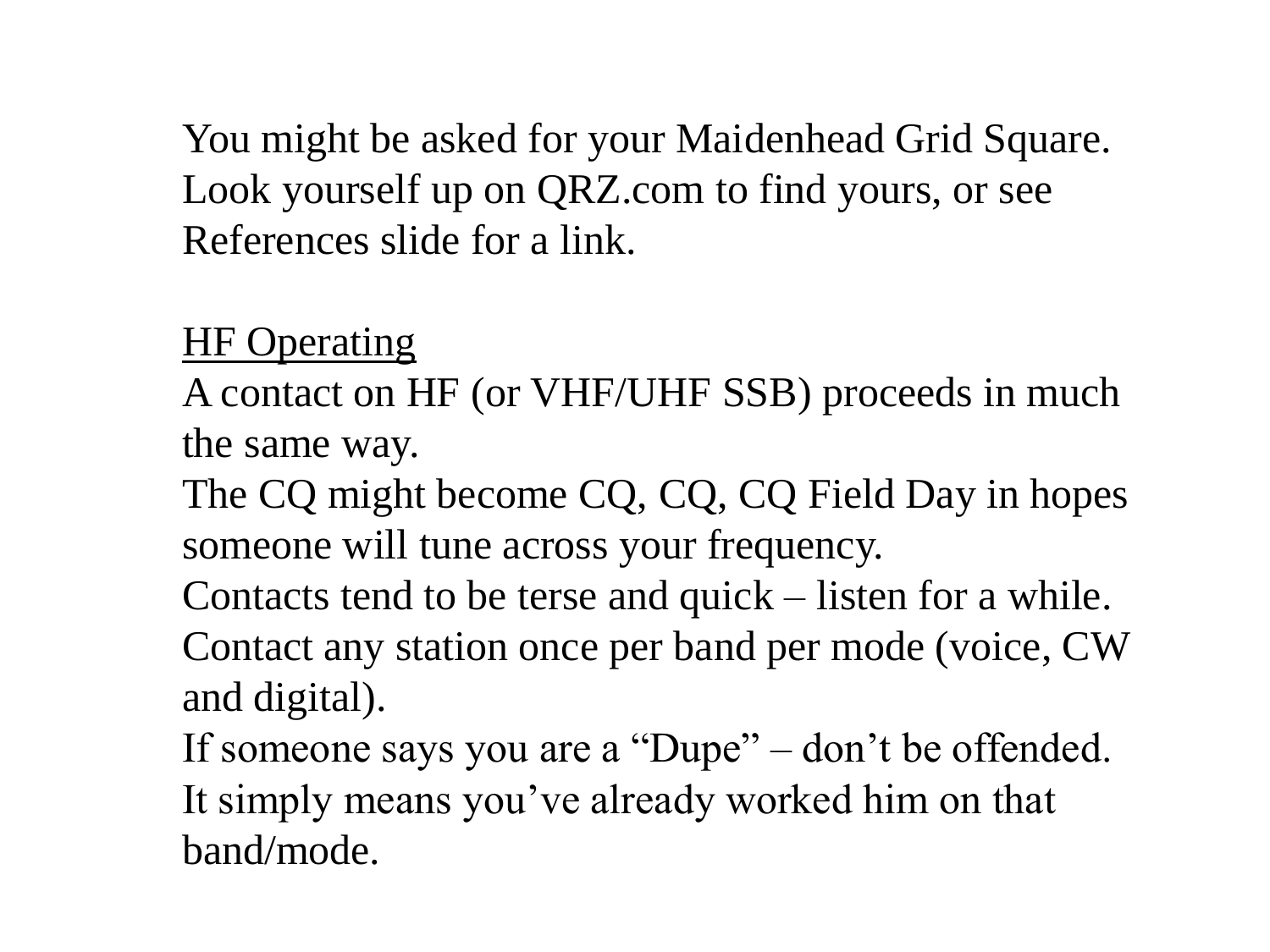VHF/UHF National Simplex Calling Frequencies 52.525 MHz 146.52 MHz 223.500 Mhz 446.000 MHz Also try 146.550, 146.655, 146.415, 146.460, 146.505 and 146.550 MHz.

**HF** Frequencies 160, 80, 40, 20,15 and 10 meters. Also all bands 50 MHz and above. Technician Class licensees can operate voice on 28.300 to 28.500 MHz and CW/digital on 28.000 to 28.300.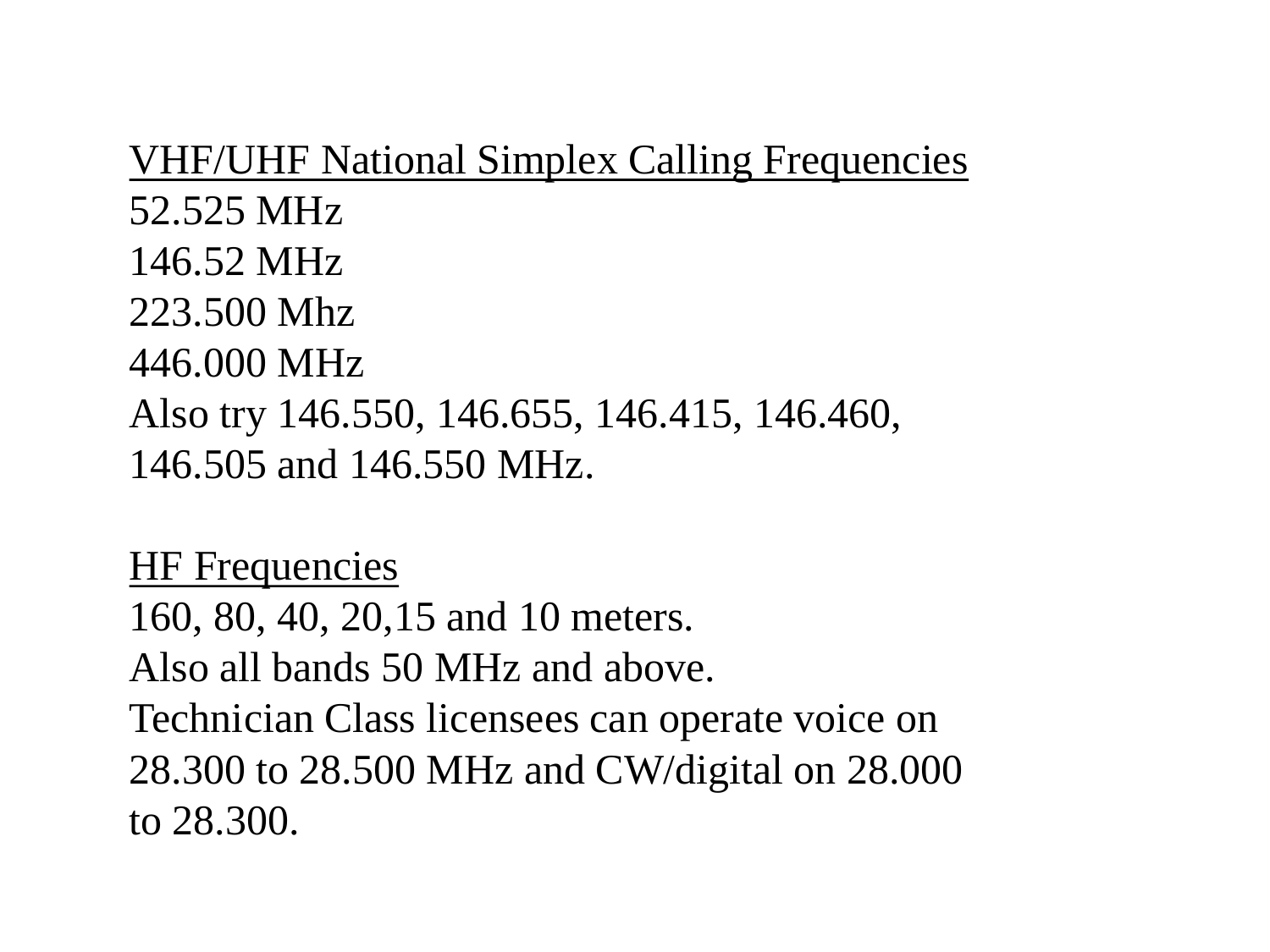Class Definitions

Class A: Club/non-cub portable (group of 3 or more)

 $Class A - Battery*$ 

Class B: One or two person portable

Class  $B - B$ attery\*

Class C: Mobile

Class D: Home stations

Class E: Home stations – Emergency power

Class F: Emergency Operation Centers

•Output power of 5 watts or less and a power source other than commercial mains or motor-driven generator.

Just using your HT would be B-Battery. Mobile rig in the car would be C.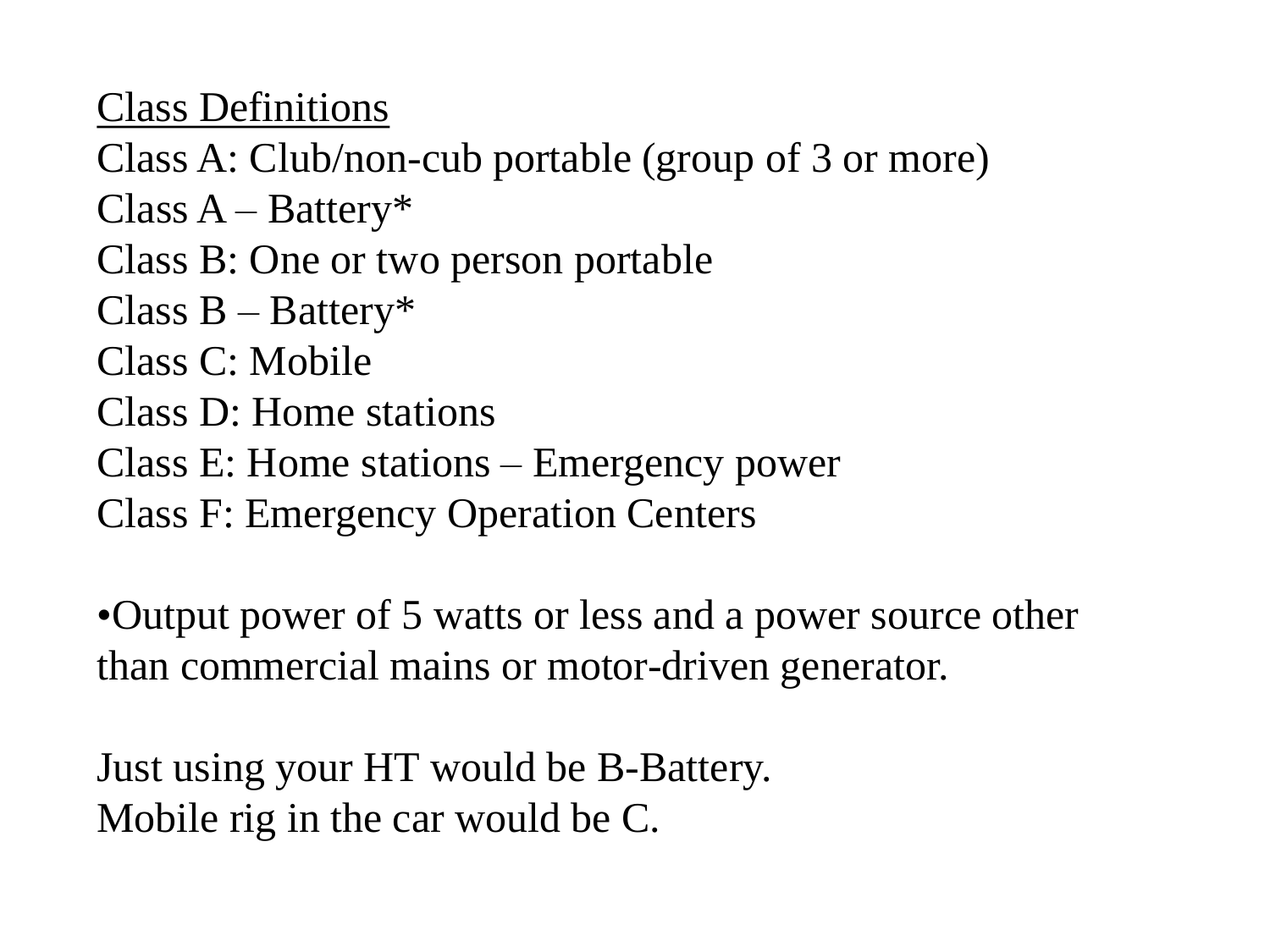#### Logging

Keep a log of your contacts for your personal use or so that you or your group has the necessary information to submit to the ARRL:

Call Used and Exchange Sent (one time entry) Frequency Mode Date Time (UTC) Station Worked Exchange Received

(See References for a link to a logging form)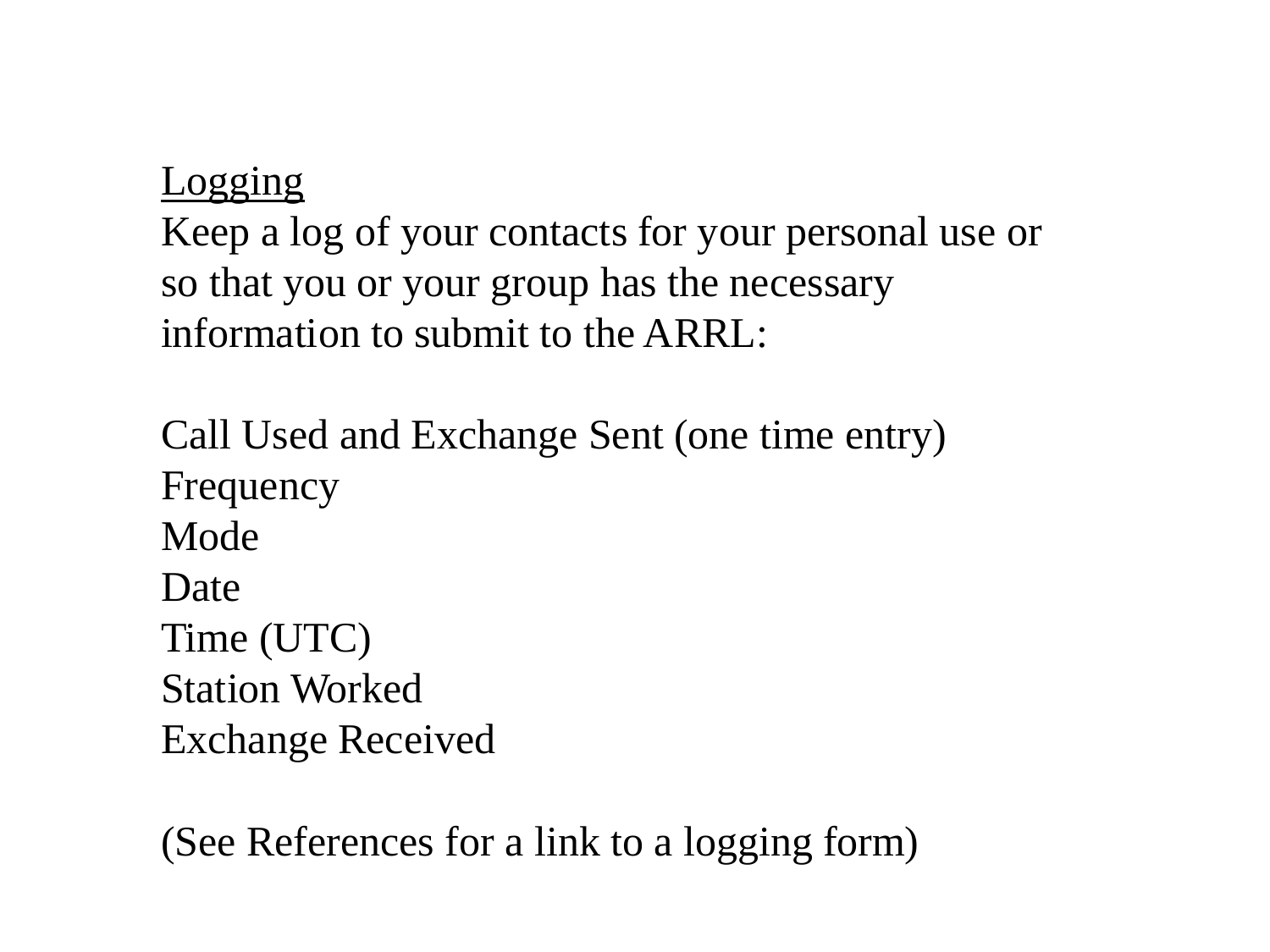## Antenna Polarization

Antenna polarization for VHF/UHF SSB is usually horizontal.

Antenna polarization for VHF/UHF FM is usually vertical.

ARRL Sections

- SCV Santa Clara Valley (that's us)
- SF San Francisco
- EB East Bay
- SV Sacramento Valley
- SJV San Joaquin Valley

(There is a link on the Reference slide to all sections)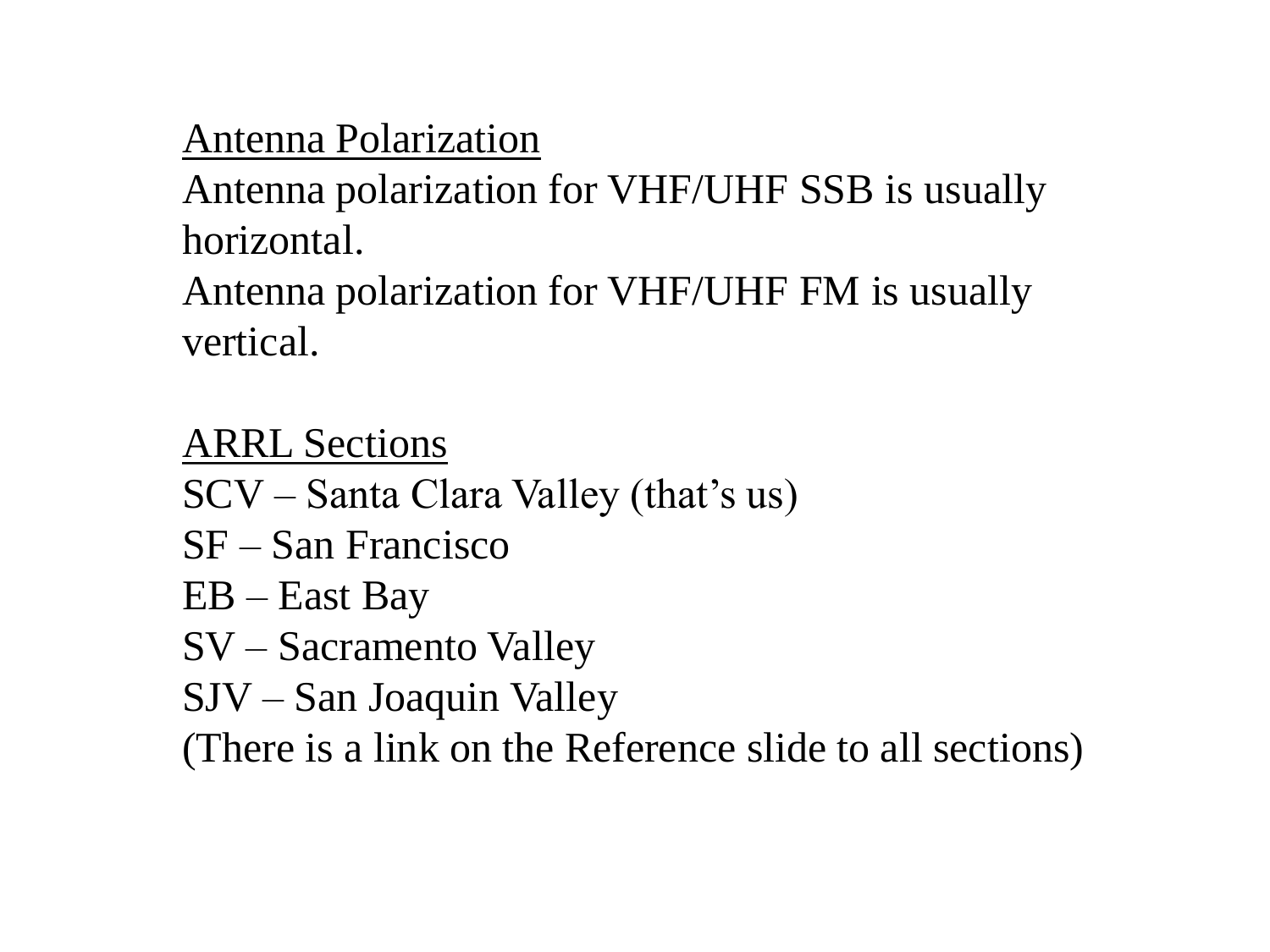Language Lesson CQ - Looking for a contact. QSO (or Q) - A contact. QSL - Acknowledges receipt. QRZ – Please try again. 73 – Best regards